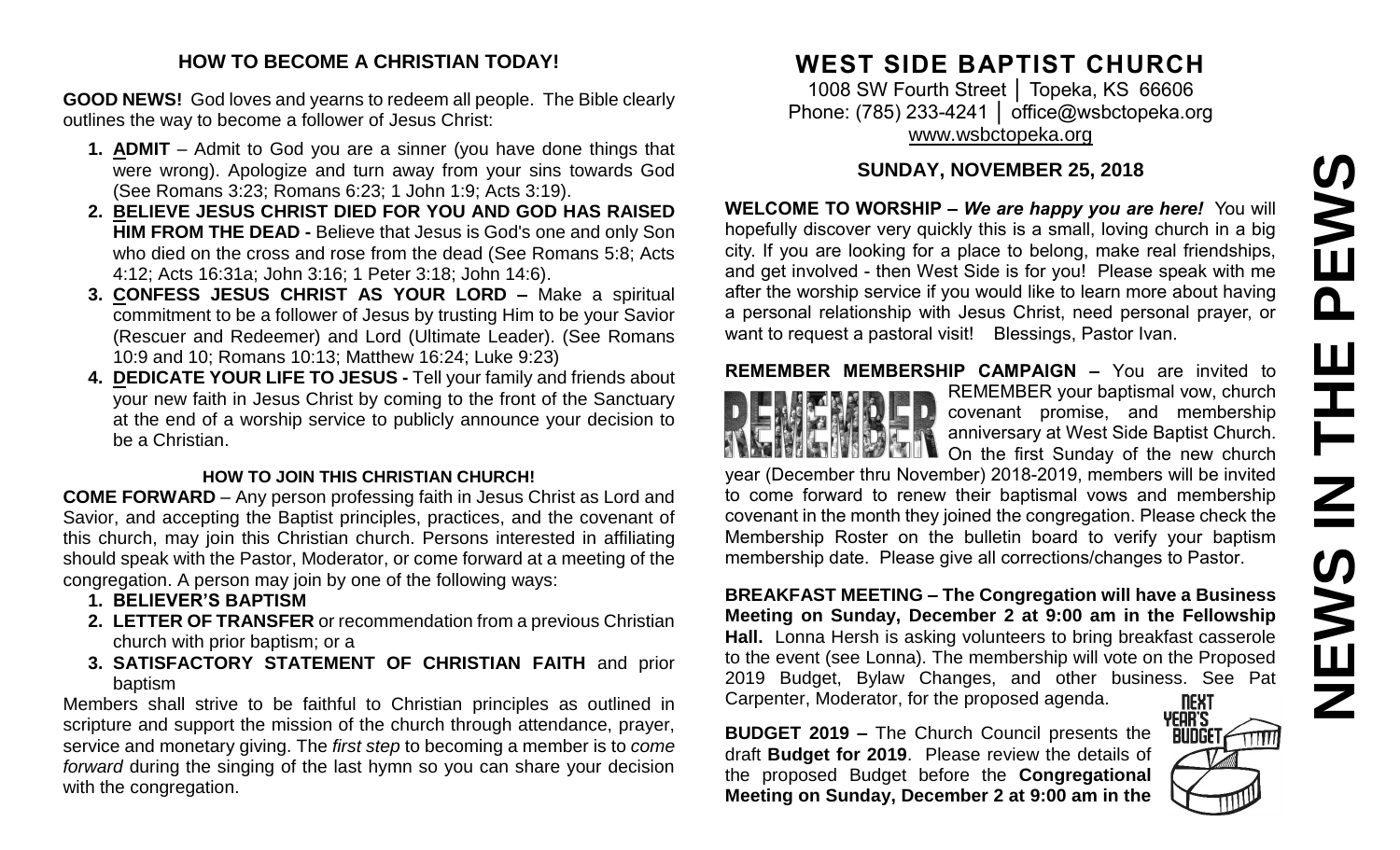**Fellowship Hall.** Copies are available from an Usher or the Church Office. See Nancy Lindberg, Church Treasurer, for details or questions.

**AGAPE BENEVOLENCE FUND** - Your neighbors and friends need your help! The Church receives financial donations overand-above our operating expenses to help members and neighbors in need with medicine, rent/mortgages, utilities, and water bills. Would you consider giving a gift to support our



church family and friends? Donations can be presented on Sunday, mailed to the Church, or dropped off at the Church Office (M-F, 8 am to 4 pm).

**BABY CLOSET CHRISTMAS CARE PACKAGES –** Please donate items for the **Baby Closet Christmas Care Packages: body lotion, shampoo, soap, toothpaste, toothbrushes, razors, combs, and brushes before Dec. 1**. We will give items to mothers before the Christmas holiday. Place your donated items in the Baby Closet box in Sanctuary. ~ Pat Carreno

**BIBLE STUDY -** Come for the one-hour small group study of the biblical book **"BOOK OF ESTHER" on Wednesdays at 10:30 am in Holmer Hall**. The Bible study is taught start-to-finish ("Lectio Continua"), no previous experience necessary. Bible studies are free and open to the public.

**BREAKFAST –** The Outreach and Evangelism Committee offers a Free Sunday Morning Breakfast in the Fellowship Hall (downstairs) from 8:30 to 9:15 am. Thank you to Mark and Selena for coordinating these events. The last scheduled Breakfast will be Sunday, December 16, 2018.

**BYLAW CHANGES –** The Bylaw Review Committee and the Church Council proposes numerous changes to the current Church Bylaws in a hope to clarify roles and update our governance to Federal/State laws. Please review a copy of the proposed changes available from an Usher or the Church Office. The congregation will vote on the proposed changes during the **Congregational Meeting on Sunday, December 2 at 9:00 am in the Fellowship Hall.** See Moderator Pat Carpenter or Brice Smith for details.

**CHRISTIAN ED –** We usually meet on the third Tuesday, but in November we will be meeting on Tuesday, November 27 at 5:30 pm.  $\sim$  Alice Payne

### **WEEKLY CALENDAR**

#### **SUNDAY, NOVEMBER 25**

| $8:30$ am         | Breakfast (FH)        |
|-------------------|-----------------------|
| $9:15$ am         | <b>Sunday School</b>  |
| $10:30$ am        | Worship Service (S)   |
| $11:30$ am        | Hanging of the Greens |
| $4:00 \text{ pm}$ | Membership Class (HH) |
|                   |                       |

#### **MONDAY, NOVEMBER 26**

| 9:00 am           | No Music Committee Meeting (HH) |
|-------------------|---------------------------------|
| $9:00 - 11:00$ am | <b>Baby Closet Ministry</b>     |

#### **TUESDAY, NOVEMBER 27**

| $6:00 - 9:00$ pm  | Capital City Men's Chorus (FH)     |
|-------------------|------------------------------------|
| $5:30 \text{ pm}$ | <b>Christian Education Meeting</b> |
| $7:15$ pm         | No Outreach Meeting                |

#### **WEDNESDAY, NOVEMBER 28**

| $10:30$ am       | Bible Study (HH)                            |
|------------------|---------------------------------------------|
| $3:30 - 5:30$ pm | Fruit & Vegetable Food Pantry (FH)          |
| $5:00 - 7:00$ pm | <b>Baby Closet Ministry</b>                 |
| $5:30 - 6:00$ pm | <b>WWW Supper</b>                           |
| $6:00 - 7:00$ pm | <b>WWW Bible Club and Adult Bible Study</b> |
| $7:00 - 8:00$ pm | Choir Practice (S)                          |

#### **THURSDAY, NOVEMBER 29**

| $1:00 - 3:00$ pm  | <b>Baby Closet</b>          |
|-------------------|-----------------------------|
| $6:30 \text{ pm}$ | Ward Meade NIA Meeting (HH) |

#### **FRIDAY, NOVEMBER 30 Pastor's Day Off**

#### **SATURDAY, DECEMBER 1**

1:00 pm Worship Team Practice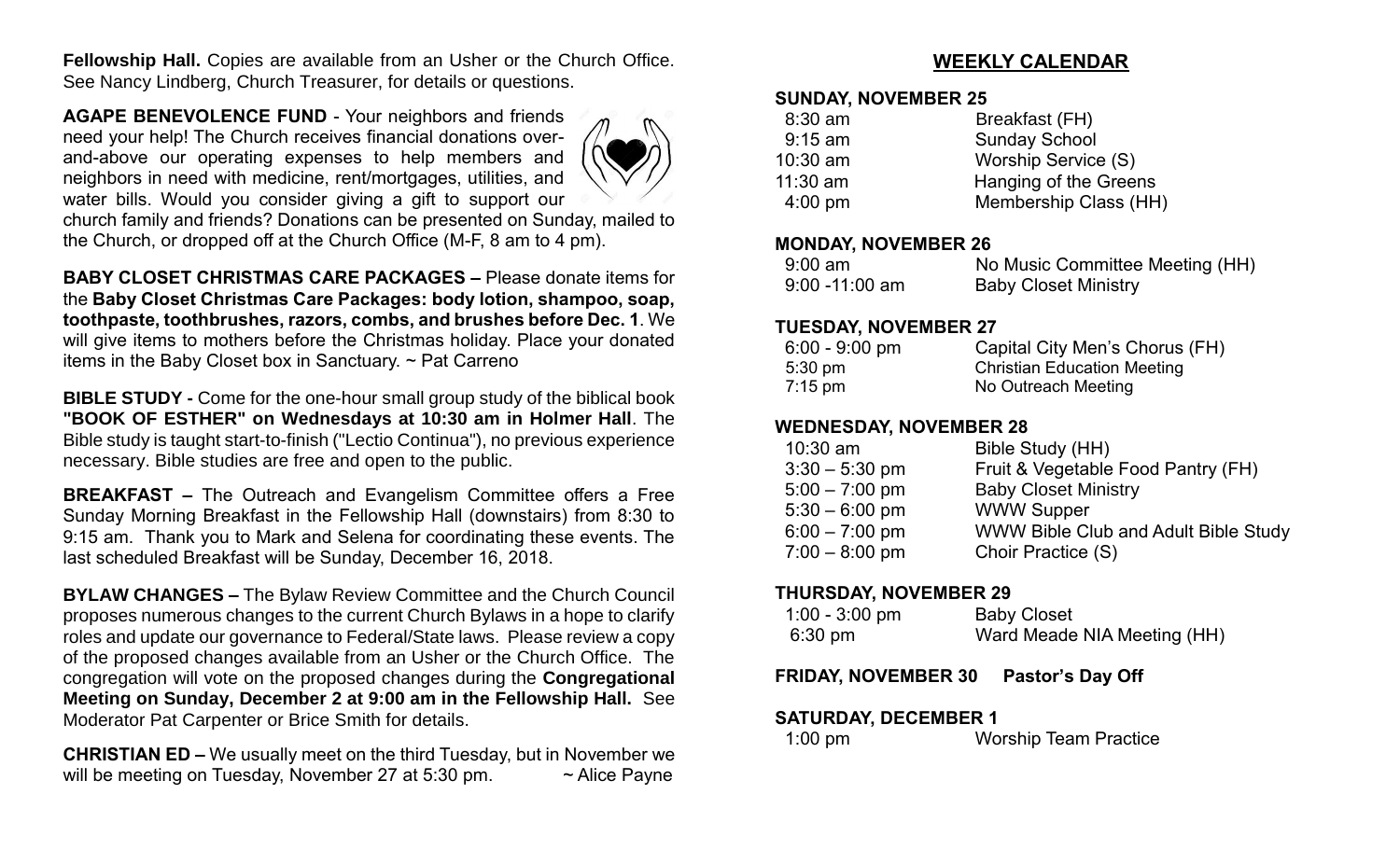# **IN OUR THOUGHTS AND PRAYERS**

Joe Abbey – Praise for a healthy report Al Carpenter – Healing for health concerns Bradley Carpenter – Healing for health concerns Harry and Pat Carpenter – Healing for health concerns Pat Carreno – Healing for health concerns Esther Carrier – Healing for health concerns Almira Collier – Healing for health concerns (hospital – tailbone) Larry Gill – Healing (Harry Carpenter's Friend) Grace Goodnow – 98th Birthday on Nov. 15 - See Church Office for Address Karen Kirby – Healing for health concerns \*Reginald Kirby – Hospice Ernie Longstaff – Healing for health concerns (surgery 11/26/18) Judy Longstaff – Healing for health concerns Hilda Lundgren –  $94<sup>th</sup>$  Birthday on 11/1/18 - See Church Office for Address Linda Manley – Healing for health concerns (knee surgery) Nancy May – Healing for health concerns Marie Merrifield – Healing and encouragement; See Office for Address Cale Miller – Healing for health concerns (Harry's Friend) Rogene Moody – Healing for health concerns Don and Molly Morris – New Address: See Church Office for Address Edward Perkins – New Address: See Church Office for Address Becky Poe – Healing for health concerns Bob Roesler – Interim Minister at FBC of Topeka, starting Feb. 1, 2018 Jill Roesler – Healing for health concerns See Church Office for Address Sarah Ruiz – Healing for health concerns (Linda Manley's partner) Bruno Sprenks – Healing for health See Church Office for Address Scott Sabokrtski – Healing for back surgery (Marianne Spano's nephew)

## **HOMEBOUND & CARE FACILITIES:**

\*Shirley Dell – \*Mae Martin – Plaza West \*Helen Farrar – Plaza West \*Ken Paslay – Atria Place \*Gerald Haney – \*Theo Penny – Lawrence \*Russ Hunter – \*Edward Perkins – Frazier H \*Mary Lou Johnson –Aldersgate \*Juanita Plankinton – \*Alice Kieffer – \*Hazel Smith-Tindall

\*June Cunningham – Brewster Place \*Etta Landis –Capital Ridge

**CHRISTMAS EVE SERVICE –** The Worship Committee is planning to host a **Christmas Eve Candlelight Communion Service on Dec. 24 at 4:30 pm.**  We will sing familiar hymns, listen to special music, and worship the Lord. Share your ideas with Jan Mauck, Chair of the Worship Committee.

**CHRISTMAS FIFTH SUNDAY SING –** What is your favorite Christmas hymn? Join us for a **Fifth Sunday Carol Sing on Sunday, December 30 at 10:30 am**. The service will tell the Story of Christ's Birth with songs (no sermon)! What songs do you want to sing for Christmas? Share with Janet Nyfeler the name of the hymn you want to sing! The Music Committee has planned to sing all thirty traditional favorite Christmas hymns on Sundays and Christmas Eve during the Advent/Christmas Season. The Pastor will be on vacation.

**DIRECTORY** – The Church Office printed an updated Address and Phone Directory. Please see an Usher or Church Office for a free copy. Send all corrections to Lynda Cokeley, Church Secretary at [office@wsbctopeka.org.](mailto:office@wsbctopeka.org)

**FRUIT & VEGETABLE FOOD PANTRY –** Free bread, fruits, and vegetables on **Wednesdays from 3:30 pm to 5:30 pm**  or while supplies last. **The Fruits & Vegetable Food Pantry will be open on Wednesdays in November (7, 14, and 28) from 3:30 pm to 5:30 pm. There will be NO Food Pantry on November 21.** All food is available at no cost.



**FOOD NETWOR** 

#### **GREUTER FAMILY OPEN HOUSE COOKIE PARTY –** Come to the Greuter's



Open House Cookie Party on **Saturday, December 8**  from **1:00 to 4:00 PM** at 2211 SW 33rd St., Topeka 66611. We make a couple of thousand cookies, so you will not need to bring cookies, gifts, or anything but an appetite. Enjoy the many tasty treats we make to share during the holidays. We will serve coffee and punch. It is a "come and go" event. No reservations needed. Kids welcome! ~ Ivan, Rexanne, Jessa, Macy, and David

**HABITAT FOR HUMANITY –** The Congregation voted unanimously during its Quarterly Business Meeting on April 29 to partner with Habitat for Humanity in the **"Build on Faith" project at 422 SW Taylor**. Donations for "Habitat House" will be received